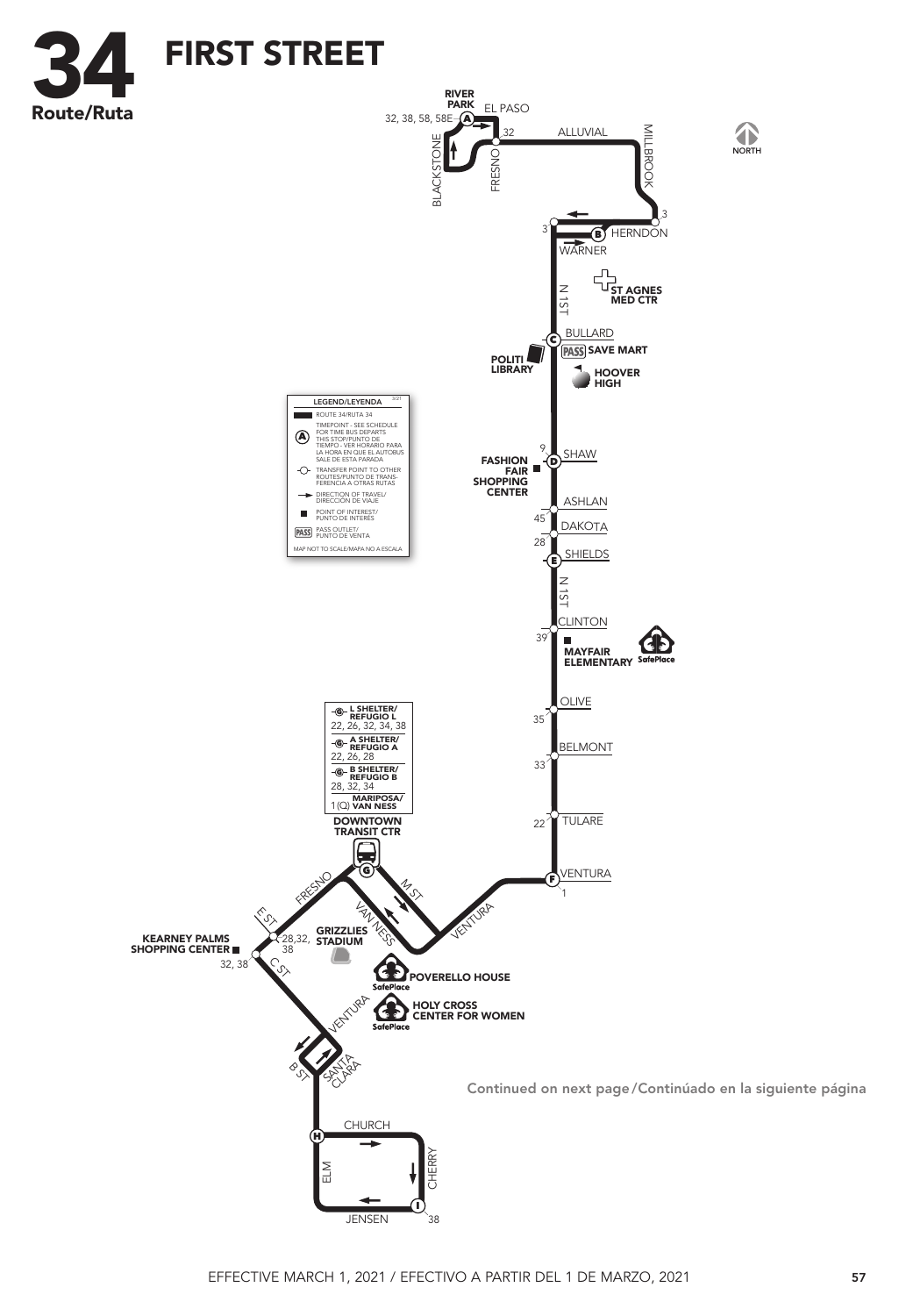|              | FIRST STREET Southbound/En direccion sur |                             |                                |                                          |                                         |                             |                                |  |  |  |
|--------------|------------------------------------------|-----------------------------|--------------------------------|------------------------------------------|-----------------------------------------|-----------------------------|--------------------------------|--|--|--|
|              |                                          |                             |                                | <b>WEEKDAYS/DÍAS DE SEMANA</b>           |                                         |                             |                                |  |  |  |
| EL<br>PASO   | <b>FIRST</b><br><b>BULLARD</b>           | <b>FIRST</b><br><b>SHAW</b> | <b>FIRST</b><br><b>SHIELDS</b> | <b>VENTURA</b><br><b>FIRST</b>           | <b>SHELTER</b><br>Β                     | <b>CHURCH</b><br><b>ELM</b> | <b>JENSEN</b><br><b>CHERRY</b> |  |  |  |
| ◉            | $\circledS$                              | $\bm{\mathsf{\Theta}}$      | ◉                              | $\bm{\mathop{\textcircled{\textsf{F}}}}$ | $\textcircled{\scriptsize{\textbf{6}}}$ | $\bm \Theta$                | $\textcircled{\scriptsize{1}}$ |  |  |  |
| $-$          | $\overline{\phantom{a}}$                 | $\overline{\phantom{a}}$    | --                             | $\overline{a}$                           | 5:50                                    | 5:59                        | 6:02                           |  |  |  |
|              |                                          | --                          |                                | $-$                                      | 6:10                                    | 6:19                        | 6:22                           |  |  |  |
|              | $\overline{\phantom{a}}$                 | --                          | --                             | $\overline{\phantom{a}}$                 | 6:30                                    | 6:39                        | 6:42                           |  |  |  |
| 5:55         | 6:10                                     | 6:16                        | 6:23                           | 6:38                                     | 6:50                                    | 6:59                        | 7:02                           |  |  |  |
| 6:15         | 6:30                                     | 6:36                        | 6:43                           | 6:58                                     | 7:10                                    | 7:19                        | 7:22                           |  |  |  |
| 6:35         | 6:50                                     | 6:56                        | 7:03                           | 7:18                                     | 7:30                                    | 7:39                        | 7:42                           |  |  |  |
| 6:55         | 7:10                                     | 7:16                        | 7:23                           | 7:38                                     | 7:50                                    | 7:59                        | 8:02                           |  |  |  |
| 7:15         | 7:30                                     | 7:36                        | 7:43                           | 7:58                                     | 8:10                                    | 8:19                        | 8:22                           |  |  |  |
| 7:35         | 7:50                                     | 7:56                        | 8:03                           | 8:18                                     | 8:30                                    | 8:39                        | 8:42                           |  |  |  |
| 7:54         | 8:10                                     | 8:16                        | 8:23                           | 8:38                                     | 8:50                                    | 8:59                        | 9:02                           |  |  |  |
| 8:14         | 8:30                                     | 8:36                        | 8:43                           | 8:58                                     | 9:10                                    | 9:19                        | 9:22                           |  |  |  |
| 8:34         | 8:50                                     | 8:56                        | 9:03                           | 9:18                                     | 9:30                                    | 9:39                        | 9:42                           |  |  |  |
| 8:54         | 9:10                                     | 9:16                        | 9:23                           | 9:38                                     | 9:50                                    | 9:59                        | 10:02                          |  |  |  |
| 9:14         | 9:30                                     | 9:36                        | 9:43                           | 9:58                                     | 10:10                                   | 10:19                       | 10:22                          |  |  |  |
| 9:34         | 9:50                                     | 9:56                        | 10:03                          | 10:18                                    | 10:30                                   | 10:39                       | 10:42                          |  |  |  |
| 9:54         | 10:10                                    | 10:16                       | 10:23                          | 10:38                                    | 10:50                                   | 10:59                       | 11:02                          |  |  |  |
| 10:14        | 10:30                                    | 10:36                       | 10:43                          | 10:58                                    | 11:10                                   | 11:21                       | 11:25                          |  |  |  |
| 10:32        | 10:48                                    | 10:54                       | 11:02                          | 11:18                                    | 11:30                                   | 11:41                       | 11:45                          |  |  |  |
| 10:50        | 11:08                                    | 11:14                       | 11:22                          | 11:38                                    | 11:50                                   | 12:01                       | 12:05                          |  |  |  |
| 11:10        | 11:28                                    | 11:34                       | 11:42                          | 11:58                                    | 12:10                                   | 12:21                       | 12:25                          |  |  |  |
| 11:30        | 11:48                                    | 11:54                       | 12:02                          | 12:18                                    | 12:30                                   | 12:41                       | 12:45                          |  |  |  |
| 11:50        | 12:08                                    | 12:14                       | 12:22                          | 12:38                                    | 12:50                                   | 1:01                        | 1:05                           |  |  |  |
| 12:10        | 12:28                                    | 12:34                       | 12:42                          | 12:58                                    | 1:10                                    | 1:21                        | 1:25                           |  |  |  |
| 12:30        | 12:48                                    | 12:54                       | 1:02                           | 1:18                                     | 1:30                                    | 1:41                        | 1:45                           |  |  |  |
| 12:50        | 1:08                                     | 1:14                        | 1:22                           | 1:38                                     | 1:50                                    | 2:01                        | 2:04                           |  |  |  |
| 1:10         | 1:28                                     | 1:34                        | 1:42                           | 1:58                                     | 2:10                                    | 2:21                        | 2:24                           |  |  |  |
| 1:30         | 1:48                                     | 1:54                        | 2:02                           | 2:18                                     | 2:30                                    | 2:41                        | 2:44                           |  |  |  |
| 1:49         | 2:07                                     | 2:14                        | 2:22                           | 2:38                                     | 2:50                                    | 3:01                        | 3:04                           |  |  |  |
| 2:09         | 2:27                                     | 2:34                        | 2:42                           | 2:58                                     | 3:10                                    | 3:21                        | 3:24                           |  |  |  |
| 2:29         | 2:47                                     | 2:54                        | 3:02                           | 3:18                                     | 3:30                                    | 3:41                        | 3:44                           |  |  |  |
| 2:49         | 3:07                                     | 3:14                        | 3:22                           | 3:38                                     | 3:50                                    | 4:01                        | 4:04                           |  |  |  |
| 3:09         | 3:27                                     | 3:34                        | 3:42                           | 3:58                                     | 4:10                                    | 4:21                        | 4:24                           |  |  |  |
| 3:29         | 3:47                                     | 3:54                        | 4:02                           | 4:18                                     | 4:30                                    | 4:41                        | 4:44                           |  |  |  |
| 3:49         | 4:07                                     | 4:14                        | 4:22                           | 4:38                                     | 4:50                                    | 5:01                        | 5:04                           |  |  |  |
| 4:09         | 4:27                                     | 4:34                        | 4:42                           | 4:58                                     | 5:10                                    | 5:21                        | 5:24                           |  |  |  |
| 4:29         | 4:47                                     | 4:54                        | 5:02                           | 5:18                                     | 5:30                                    | 5:41                        | 5:44                           |  |  |  |
| 4:49         | 5:07                                     | 5:14                        | 5:22                           | 5:38                                     | 5:50                                    | 6:01                        | 6:04                           |  |  |  |
| 5:09         | 5:27                                     | 5:34                        | 5:42                           | 5:58                                     | 6:10                                    | 6:19                        | 6:22                           |  |  |  |
| 5:31         | 5:49                                     | 5:56                        | 6:03                           | 6:18                                     | 6:30                                    | 6:39                        | 6:42                           |  |  |  |
| 5:52         | 6:09                                     | 6:15                        | 6:22                           | 6:37                                     | 6:49                                    | 6:58                        | 7:01                           |  |  |  |
| 6:14         | 6:31                                     | 6:37                        | 6:44                           | 6:59                                     | 7:10                                    | 7:18                        | 7:21                           |  |  |  |
| 6:47         | 7:02                                     | 7:08                        | 7:15                           | 7:29                                     | 7:40                                    | 7:48                        | 7:51<br>8:38                   |  |  |  |
| 7:34<br>8:24 | 7:49<br>8:39                             | 7:55<br>8:45                | 8:02<br>8:52                   | 8:16<br>9:06                             | 8:27<br>9:17                            | 8:35<br>9:25                | 9:28                           |  |  |  |
| 9:24         | 9:39                                     | 9:45                        | 9:52                           | 10:06                                    | 10:17                                   | 10:25                       | 10:28                          |  |  |  |
|              |                                          |                             |                                |                                          |                                         |                             |                                |  |  |  |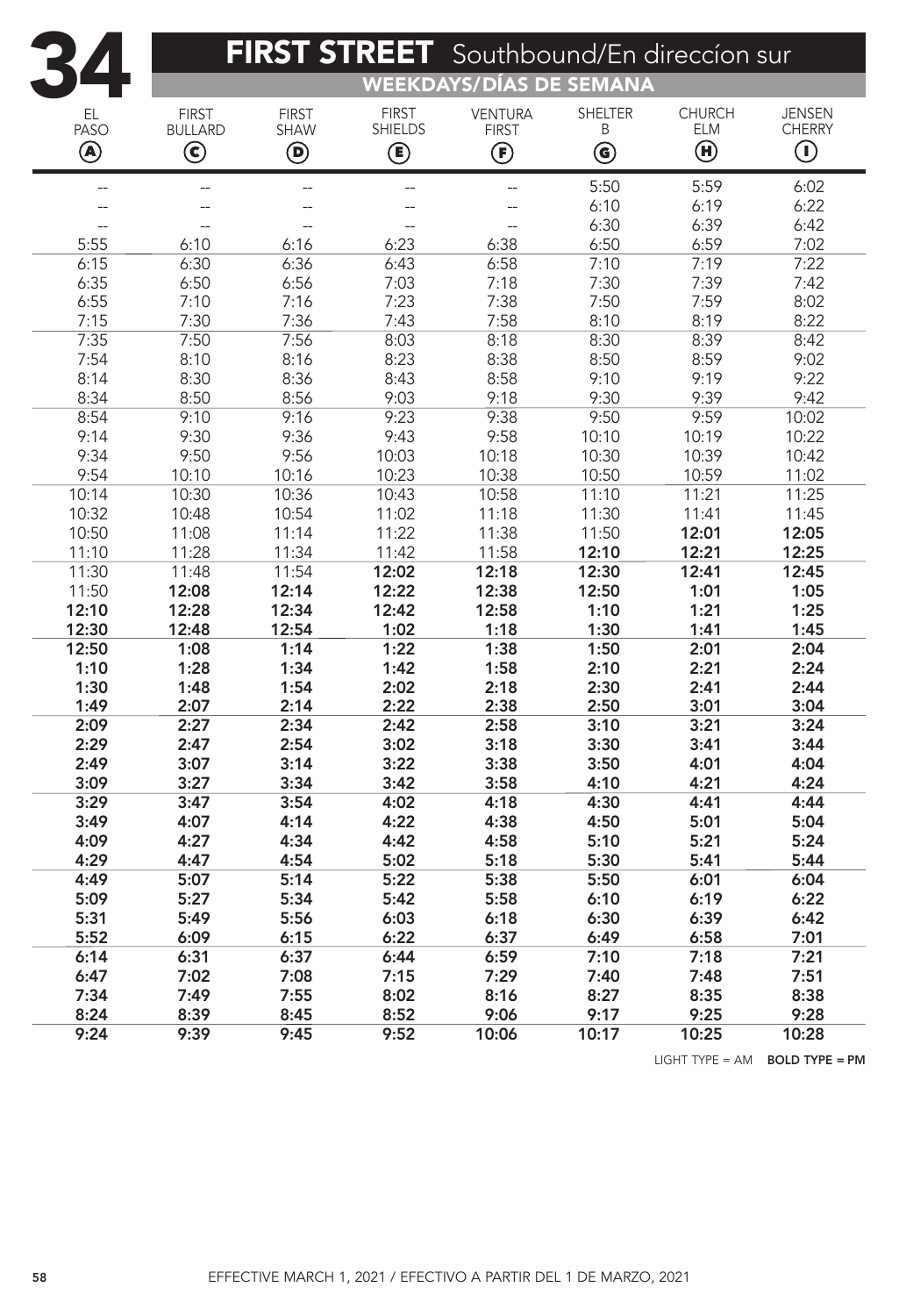| FIRST STREET Northbound/En direccion norte                       |                                                        |                                                                |                                               |                                                             |                                                       |                                                         |                                   |                  |  |  |
|------------------------------------------------------------------|--------------------------------------------------------|----------------------------------------------------------------|-----------------------------------------------|-------------------------------------------------------------|-------------------------------------------------------|---------------------------------------------------------|-----------------------------------|------------------|--|--|
| <b>WEEKDAYS/DÍAS DE SEMANA</b>                                   |                                                        |                                                                |                                               |                                                             |                                                       |                                                         |                                   |                  |  |  |
| <b>JENSEN</b><br><b>CHERRY</b><br>$\textcircled{\scriptsize{1}}$ | <b>ELM</b><br><b>CHURCH</b><br>$\textcircled{\tiny H}$ | <b>SHELTER</b><br>L<br>$\textcircled{\scriptsize{\textbf{6}}}$ | <b>FIRST</b><br><b>VENTURA</b><br>$\bigoplus$ | <b>FIRST</b><br><b>SHIELDS</b><br>$\textcircled{\small{1}}$ | <b>FIRST</b><br><b>SHAW</b><br>$\bm{\mathsf{\Theta}}$ | <b>FIRST</b><br><b>BULLARD</b><br>$\bm{\mathsf{\odot}}$ | <b>SAINT</b><br><b>AGNES</b><br>◉ | EL.<br>PASO<br>◉ |  |  |
| --                                                               | --                                                     | 5:52                                                           | 5:59                                          | 6:12                                                        | 6:19                                                  | 6:24                                                    | 6:29                              | 6:42             |  |  |
|                                                                  |                                                        | 6:12                                                           | 6:19                                          | 6:32                                                        | 6:39                                                  | 6:44                                                    | 6:49                              | 7:02             |  |  |
| 6:15                                                             | 6:18                                                   | 6:32                                                           | 6:39                                          | 6:53                                                        | 7:00                                                  | 7:06                                                    | 7:11                              | 7:24             |  |  |
| 6:35                                                             | 6:38                                                   | 6:52                                                           | 6:59                                          | 7:13                                                        | 7:20                                                  | 7:26                                                    | 7:31                              | 7:44             |  |  |
| 6:55                                                             | 6:58                                                   | 7:12                                                           | 7:19                                          | 7:33                                                        | 7:40                                                  | 7:46                                                    | 7:51                              | 8:04             |  |  |
| 7:15                                                             | 7:18                                                   | 7:32                                                           | 7:39                                          | 7:53                                                        | 8:00                                                  | 8:06                                                    | 8:11                              | 8:25             |  |  |
| 7:35                                                             | 7:38                                                   | 7:52                                                           | 7:59                                          | 8:13                                                        | 8:21                                                  | 8:27                                                    | 8:32                              | 8:46             |  |  |
| 7:53                                                             | 7:56                                                   | 8:12                                                           | 8:20                                          | 8:35                                                        | 8:43                                                  | 8:49                                                    | 8:54                              | 9:08             |  |  |
| 8:13                                                             | 8:16                                                   | 8:32                                                           | 8:40                                          | 8:55                                                        | 9:03                                                  | 9:09                                                    | 9:14                              | 9:28             |  |  |
| 8:33                                                             | 8:36                                                   | 8:52                                                           | 9:00                                          | 9:15                                                        | 9:23                                                  | 9:29                                                    | 9:34                              | 9:48             |  |  |
| 8:53                                                             | 8:56                                                   | 9:12                                                           | 9:20                                          | 9:35                                                        | 9:43                                                  | 9:49                                                    | 9:54                              | 10:08            |  |  |
| 9:17                                                             | 9:20                                                   | 9:36                                                           | 9:44                                          | 9:59                                                        | 10:07                                                 | 10:13                                                   | 10:18                             | 10:32            |  |  |
| 9:37                                                             | 9:40                                                   | 9:56                                                           | 10:04                                         | 10:19                                                       | 10:27                                                 | 10:33                                                   | 10:38                             | 10:52            |  |  |
| 9:56                                                             | 9:59                                                   | 10:15                                                          | 10:23                                         | 10:38                                                       | 10:46                                                 | 10:52                                                   | 10:57                             | 11:11            |  |  |
| 10:15                                                            | 10:18                                                  | 10:34                                                          | 10:42                                         | 10:57                                                       | 11:05                                                 | 11:11                                                   | 11:16                             | 11:31            |  |  |
| 10:35                                                            | 10:38                                                  | 10:54                                                          | 11:02                                         | 11:18                                                       | 11:26                                                 | 11:32                                                   | 11:37                             | 11:52            |  |  |
| 10:55                                                            | 10:58                                                  | 11:14                                                          | 11:23                                         | 11:39                                                       | 11:47                                                 | 11:53                                                   | 11:58                             | 12:13            |  |  |
| 11:14                                                            | 11:18                                                  | 11:34                                                          | 11:43                                         | 11:59                                                       | 12:07                                                 | 12:13                                                   | 12:18                             | 12:33            |  |  |
| 11:34                                                            | 11:38                                                  | 11:54                                                          | 12:03                                         | 12:19                                                       | 12:27                                                 | 12:33                                                   | 12:38                             | 12:53            |  |  |
| 11:54                                                            | 11:58                                                  | 12:14                                                          | 12:23                                         | 12:39                                                       | 12:47                                                 | 12:53                                                   | 12:58                             | 1:13             |  |  |
| 12:14                                                            | 12:18                                                  | 12:34                                                          | 12:43                                         | 12:59                                                       | 1:07                                                  | 1:13                                                    | 1:18                              | 1:33             |  |  |
| 12:34                                                            | 12:38                                                  | 12:54                                                          | 1:03                                          | 1:19                                                        | 1:27                                                  | 1:33                                                    | 1:38                              | 1:53             |  |  |
| 12:54                                                            | 12:58                                                  | 1:14                                                           | 1:23                                          | 1:39                                                        | 1:47                                                  | 1:53                                                    | 1:58                              | 2:13             |  |  |
| 1:14                                                             | 1:18                                                   | 1:34                                                           | 1:43                                          | 1:59                                                        | 2:07                                                  | 2:13                                                    | 2:18                              | 2:33             |  |  |
| 1:34                                                             | 1:38                                                   | 1:54                                                           | 2:03                                          | 2:19                                                        | 2:27                                                  | 2:33                                                    | 2:38                              | 2:53             |  |  |
| 1:53                                                             | 1:57                                                   | 2:14                                                           | 2:23                                          | 2:39                                                        | 2:47                                                  | 2:53                                                    | 2:58                              | 3:13             |  |  |
| 2:13                                                             | 2:17                                                   | 2:34                                                           | 2:43                                          | 2:59                                                        | 3:07                                                  | 3:13                                                    | 3:18                              | 3:33             |  |  |
| 2:33                                                             | 2:37                                                   | 2:54                                                           | 3:03                                          | 3:19                                                        | 3:27                                                  | 3:33                                                    | 3:38                              | 3:53             |  |  |
| 2:53                                                             | 2:57                                                   | 3:14                                                           | 3:23                                          | 3:39                                                        | 3:47                                                  | 3:53                                                    | 3:58                              | 4:13             |  |  |
| 3:13                                                             | 3:17                                                   | 3:34                                                           | 3:43                                          | 3:59                                                        | 4:07                                                  | 4:13                                                    | 4:19                              | 4:34             |  |  |
| 3:33                                                             | 3:37                                                   | 3:54                                                           | 4:03                                          | 4:19                                                        | 4:27                                                  | 4:33                                                    | 4:39                              | 4:54             |  |  |
| 3:54                                                             | 3:58                                                   | 4:14                                                           | 4:23                                          | 4:39                                                        | 4:47                                                  | 4:53                                                    | 4:59                              | 5:14             |  |  |
| 4:14                                                             | 4:18                                                   | 4:34                                                           | 4:43                                          | 4:59                                                        | 5:07                                                  | 5:13                                                    | 5:19                              | 5:34             |  |  |
| 4:36                                                             | 4:40                                                   | 4:56                                                           | 5:05                                          | 5:21<br>5:41                                                | 5:29                                                  | 5:35                                                    | 5:41                              | 5:56             |  |  |
| 4:56                                                             | 5:00                                                   | 5:16                                                           | 5:25                                          |                                                             | 5:49                                                  | 5:55                                                    | 6:01                              | 6:15             |  |  |
| 5:16<br>5:36                                                     | 5:20<br>5:40                                           | 5:36<br>5:56                                                   | 5:45<br>6:05                                  | 6:01<br>6:20                                                | 6:09<br>6:28                                          | 6:14<br>6:33                                            | 6:19<br>6:38                      | 6:33<br>6:52     |  |  |
| 5:58                                                             | 6:01                                                   | 6:16                                                           | 6:24                                          | 6:39                                                        | 6:47                                                  | 6:52                                                    | 6:57                              | 7:11             |  |  |
| 6:18                                                             | 6:21                                                   | 6:36                                                           | 6:44                                          | 6:59                                                        | 7:07                                                  | 7:12                                                    | 7:17                              | 7:29             |  |  |
| 6:38                                                             | 6:41                                                   | 6:56                                                           | 7:04                                          | 7:18                                                        | 7:25                                                  | 7:30                                                    | 7:35                              | 7:47             |  |  |
| 7:09                                                             | 7:12                                                   | 7:26                                                           | 7:33                                          | 7:47                                                        | 7:54                                                  | 7:59                                                    | 8:04                              | 8:16             |  |  |
| 7:59                                                             | 8:02                                                   | 8:16                                                           | 8:23                                          | 8:37                                                        | 8:44                                                  | 8:49                                                    | 8:54                              | 9:06             |  |  |
| 8:59                                                             | 9:02                                                   | 9:16                                                           | 9:23                                          | 9:37                                                        | 9:44                                                  | 9:49                                                    | 9:54                              |                  |  |  |
|                                                                  |                                                        |                                                                |                                               |                                                             |                                                       |                                                         |                                   | 10:06            |  |  |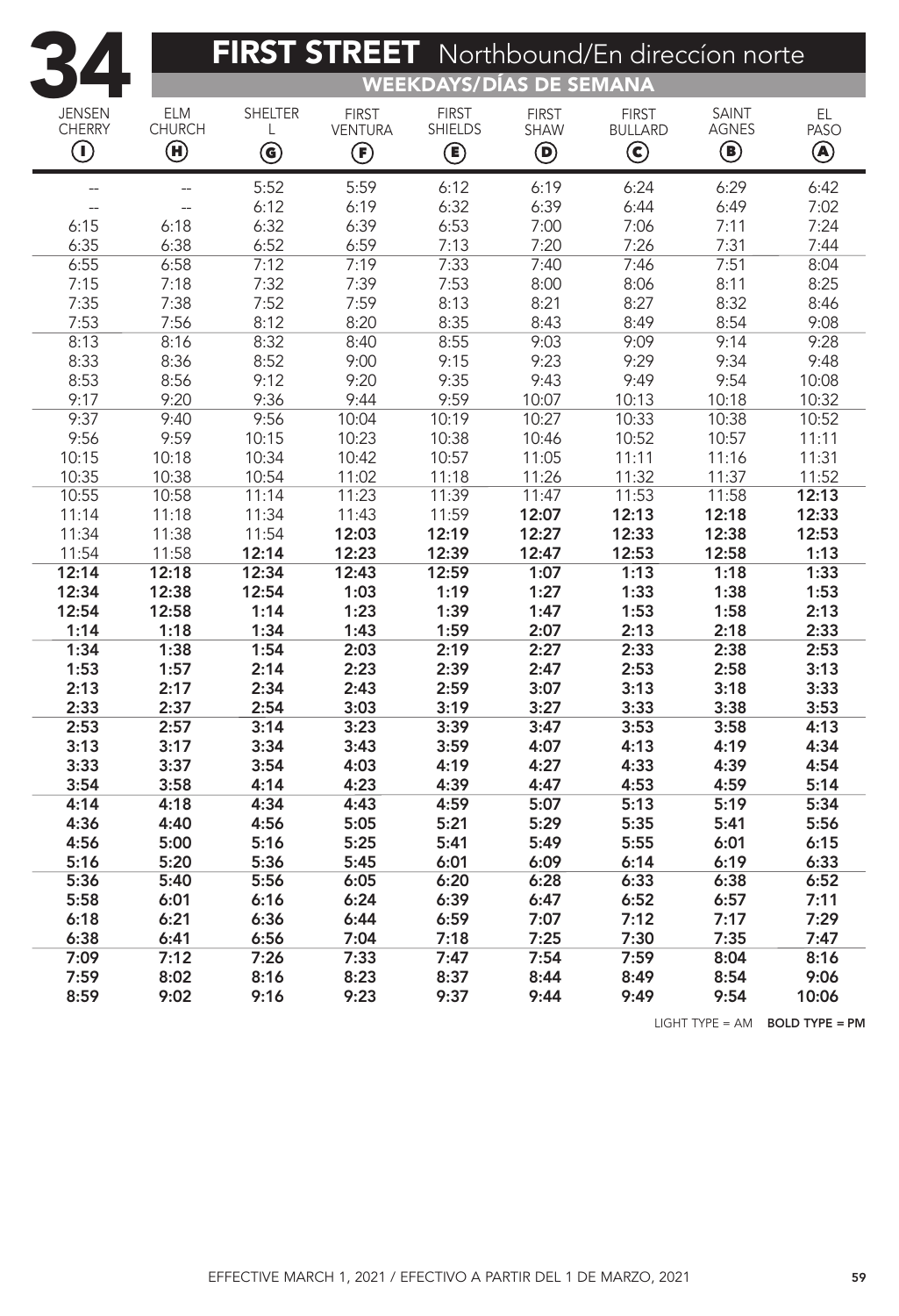| 34                     |                                                         |                                           |                                     | FIRST STREET Southbound/En direccion sur            |                                          |                                                           |                                                                  |  |  |  |
|------------------------|---------------------------------------------------------|-------------------------------------------|-------------------------------------|-----------------------------------------------------|------------------------------------------|-----------------------------------------------------------|------------------------------------------------------------------|--|--|--|
|                        | <b>SAT-SUN/SAB-DOM</b>                                  |                                           |                                     |                                                     |                                          |                                                           |                                                                  |  |  |  |
| EL<br><b>PASO</b><br>◉ | <b>FIRST</b><br><b>BULLARD</b><br>$\bm{\mathsf{\odot}}$ | <b>FIRST</b><br><b>SHAW</b><br>$\bigcirc$ | <b>FIRST</b><br><b>SHIELDS</b><br>◉ | <b>VENTURA</b><br><b>FIRST</b><br>$\bm{\mathbb{G}}$ | <b>SHELTER</b><br>B<br>$\bm{\mathsf{G}}$ | <b>CHURCH</b><br><b>ELM</b><br>$\textcircled{\textbf{H}}$ | <b>JENSEN</b><br><b>CHERRY</b><br>$\textcircled{\scriptsize{1}}$ |  |  |  |
| --                     |                                                         |                                           |                                     | --                                                  | 6:55                                     | 7:04                                                      | 7:07                                                             |  |  |  |
|                        |                                                         |                                           |                                     |                                                     | 7:15                                     | 7:24                                                      | 7:27                                                             |  |  |  |
| 6:57                   | 7:09                                                    | 7:14                                      | 7:20                                | 7:35                                                | 7:45                                     | 7:54                                                      | 7:57                                                             |  |  |  |
| 7:26                   | 7:38                                                    | 7:43                                      | 7:49                                | 8:05                                                | 8:15                                     | 8:24                                                      | 8:27                                                             |  |  |  |
| 7:54                   | 8:07                                                    | 8:12                                      | 8:19                                | 8:35                                                | 8:45                                     | 8:54                                                      | 8:57                                                             |  |  |  |
| 8:24                   | 8:37                                                    | 8:42                                      | 8:49                                | 9:05                                                | 9:15                                     | 9:24                                                      | 9:27                                                             |  |  |  |
| 8:54                   | 9:07                                                    | 9:12                                      | 9:19                                | 9:35                                                | 9:45                                     | 9:54                                                      | 9:57                                                             |  |  |  |
| 9:22                   | 9:35                                                    | 9:40                                      | 9:47                                | 10:04                                               | 10:15                                    | 10:25                                                     | 10:28                                                            |  |  |  |
| 9:50                   | 10:04                                                   | 10:09                                     | 10:17                               | 10:34                                               | 10:45                                    | 10:55                                                     | 10:58                                                            |  |  |  |
| 10:20                  | 10:34                                                   | 10:39                                     | 10:47                               | 11:04                                               | 11:15                                    | 11:25                                                     | 11:28                                                            |  |  |  |
| 10:50                  | 11:04                                                   | 11:09                                     | 11:17                               | 11:34                                               | 11:45                                    | 11:55                                                     | 11:58                                                            |  |  |  |
| 11:19                  | 11:33                                                   | 11:38                                     | 11:46                               | 12:04                                               | 12:15                                    | 12:26                                                     | 12:29                                                            |  |  |  |
| 11:48                  | 12:02                                                   | 12:08                                     | 12:16                               | 12:34                                               | 12:45                                    | 12:56                                                     | 12:59                                                            |  |  |  |
| 12:18                  | 12:32                                                   | 12:38                                     | 12:46                               | 1:04                                                | 1:15                                     | 1:26                                                      | 1:29                                                             |  |  |  |
| 12:48                  | 1:02                                                    | 1:08                                      | 1:16                                | 1:34                                                | 1:45                                     | 1:56                                                      | 1:59                                                             |  |  |  |
| 1:18                   | 1:32                                                    | 1:38                                      | 1:46                                | 2:04                                                | 2:15                                     | 2:26                                                      | 2:29                                                             |  |  |  |
| 1:48                   | 2:02                                                    | 2:08                                      | 2:16                                | 2:34                                                | 2:45                                     | 2:56                                                      | 2:59                                                             |  |  |  |
| 2:19                   | 2:33                                                    | 2:39                                      | 2:47                                | 3:04                                                | 3:15                                     | 3:26                                                      | 3:29                                                             |  |  |  |
| 2:50                   | 3:04                                                    | 3:09                                      | 3:17                                | 3:34                                                | 3:45                                     | 3:56                                                      | 3:59                                                             |  |  |  |
| 3:20                   | 3:34                                                    | 3:39                                      | 3:47                                | 4:04                                                | 4:15                                     | 4:26                                                      | 4:29                                                             |  |  |  |
| 3:50                   | 4:04                                                    | 4:09                                      | 4:17                                | 4:34                                                | 4:45                                     | 4:56                                                      | 4:59                                                             |  |  |  |
| 4:20                   | 4:34                                                    | 4:39                                      | 4:47                                | 5:04                                                | 5:15                                     | 5:25                                                      | 5:28                                                             |  |  |  |
| 4:52                   | 5:05                                                    | 5:10                                      | 5:17                                | 5:34                                                | 5:45                                     | 5:55                                                      | 5:58                                                             |  |  |  |
| 5:23                   | 5:36                                                    | 5:41                                      | 5:48                                | 6:04                                                | 6:15                                     | 6:24                                                      | 6:27                                                             |  |  |  |
| 5:54                   | 6:06                                                    | 6:11                                      | 6:18                                | 6:34                                                | 6:45                                     | 6:54                                                      | 6:57                                                             |  |  |  |
| 6:24                   | 6:36                                                    | 6:41                                      | 6:48                                | 7:04                                                | 7:15                                     | 7:24                                                      | 7:27                                                             |  |  |  |